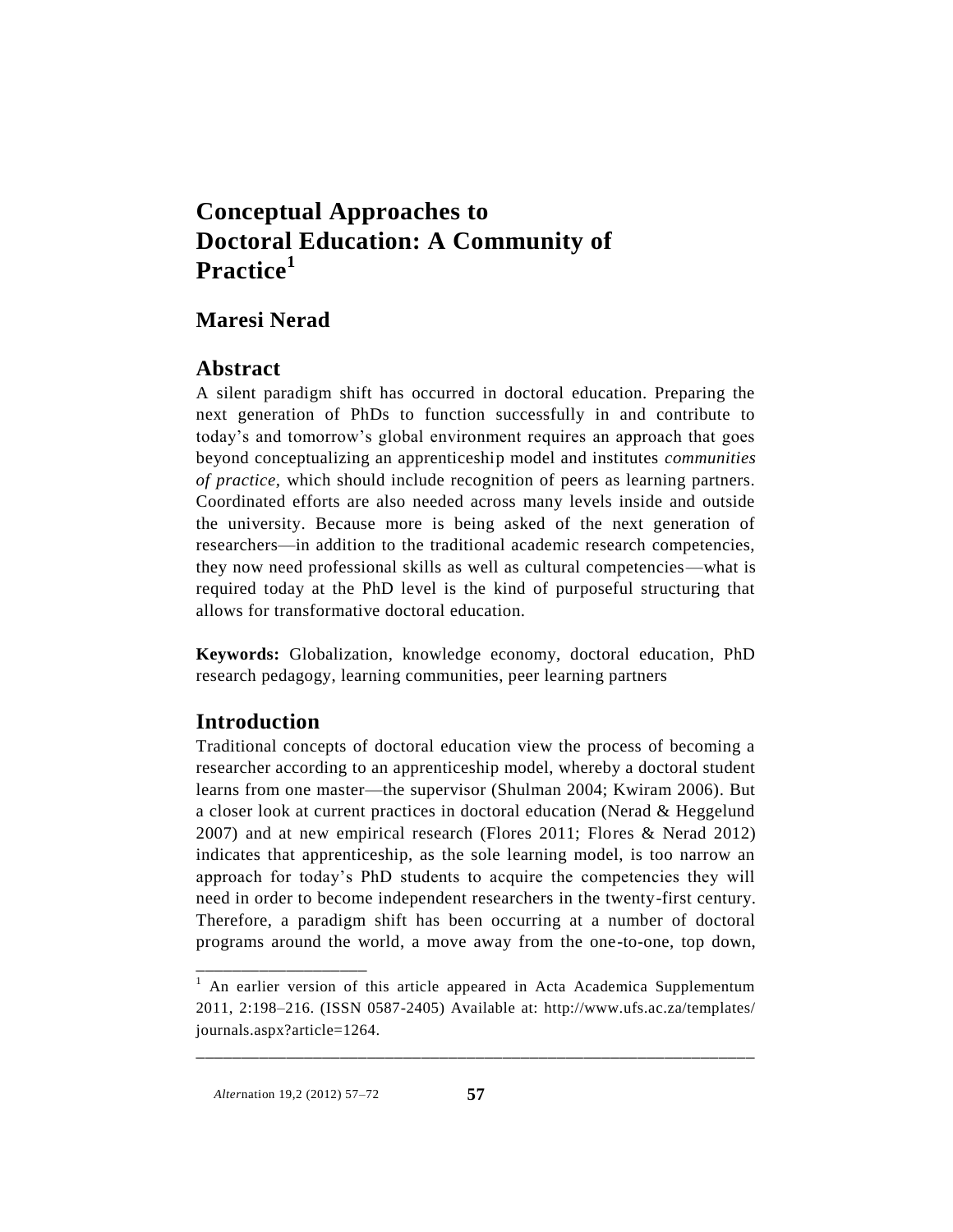master-to-apprentice learning approach and toward a structured learning process that takes place within a series of learning communities that operate at multiple levels inside and outside the university. A PhD candidate's fellow doctoral students—the candidate's peers, play particularly important roles in this process, often referred to as *research pedagogy* or *research learning* (Boud & Lee 2005; Flores & Nerad 2012). Future researchers need to conduct research in an ethical, responsible way that crosses disciplinary, national, and cultural boundaries as they strive to solve societal problems or undertake basic research with yet unknown applications.

Why do we need to expand our conceptual thinking about how we prepare our doctoral students? In this time of globalization, with its intensive national focus on innovation, the expectation among governments, research funding agencies, and science councils is for the next generation of PhDs to be innovators and intellectual risk takers. Researchers in the twenty-first century are expected to acquire the following competencies:

- Traditional academic research competencies for successfully undertaking and publishing research
- Professional competencies for ensuring effective dissemination and appropriate application of research findings in various settings inside and outside the university
- Cultural competencies for working with and functioning in multinational teams and settings

To paraphrase a Nigerian proverb—"It takes a village to educate a child"—I argue here that it takes a global village to develop tomorrow's PhDs, and this is especially the case in view of the economic and societal changes in today's labor market for highly trained professionals. It will take coordinated effort at many levels of universities and professional learning communities around the world to prepare the next generation of researchers. With the expanded approach of research learning, we have come to understand that effective research pedagogies are those that combine purposeful structure with maximum flexibility in the learning of true discovery.

But what do globalization and national policies for innovation have to do with doctoral education? And what does this kind of research pedagogy look like?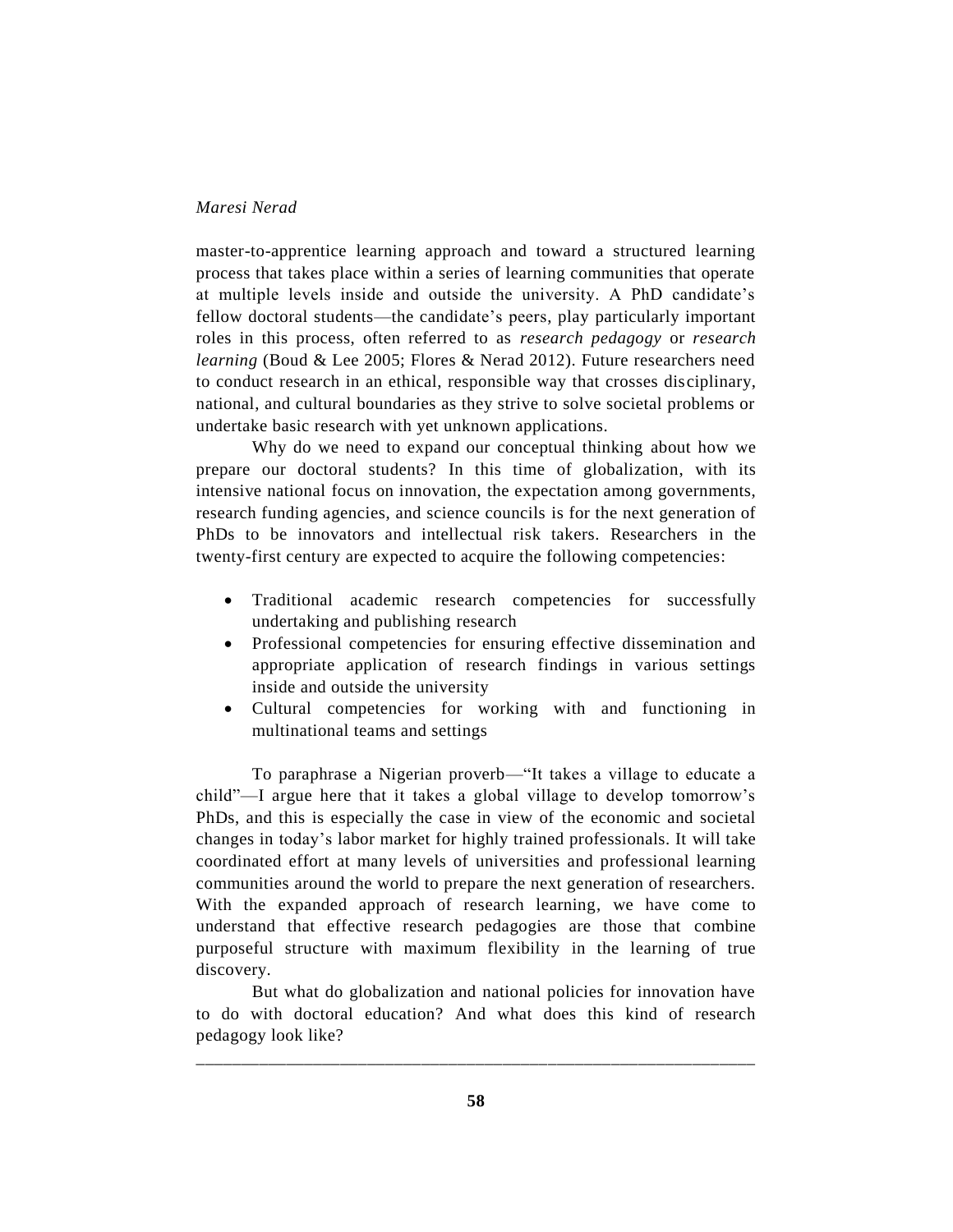*Conceptual Approaches to Doctoral Education*

#### **Globalization: The Context of Doctoral Education**

In our efforts to prepare the next generation of PhDs, we need to accept that we live in a context of globalization, and that globalization affects universities as well as the preparation of researchers (Altbach 2009).

In the global economy today, knowledge is viewed as a critical national resource, and theories about the so-called knowledge economy are embraced by governments worldwide. These theories argue that knowledge is crucial to national economic growth and increased prosperity, and they identify the cause of economic growth as novel ideas leading to scientific, technical, organizational, environmental, or health innovations (Slaughter & Rhoades 2004). Innovations and technical changes are seen as the principal means of economic growth and sustained international competitiveness. As theories about the knowledge economy spread around the world, national governments in many places are turning to master's programs, doctoral education, and postdoctoral preparation as a way of educating scientific and technical innovators. Postgraduate education and academic research are now global endeavors; not just nations but also supranational organizations, such as the United Nations (UNESCO) (Meek, Teichler, Kearney 2009), the European Union (Kehm, Huisman, Stensaker 2009), and the World Bank (Bourguignon, Elkanan, Pleskovic 2007), are developing policies to enhance the contributions of doctoral education to national and regional economic growth.

In the context of hope for economic growth and national capacity building, governments are allocating substantial funds to increase the research and development capacities of their countries. The education of high-quality researchers who are able to bring innovative changes to their workplaces, be these in business, government, academe, or nonprofit settings, is increasingly considered to be an aspect of research and development activities and is included in national innovation policies. It is believed, and empirical evidence now suggests, that the economic and social development of a nation is influenced not only by the supply of highly skilled people but also by how widely academic knowledge is disseminated (Dill & van Vught 2010). Or, to put this idea differently, new knowledge must be effectively disseminated and absorbed if innovations and economic growth are to proceed from it. With regard to this approach, the number of researchers has to increase, and the type of education they receive has to be rethought.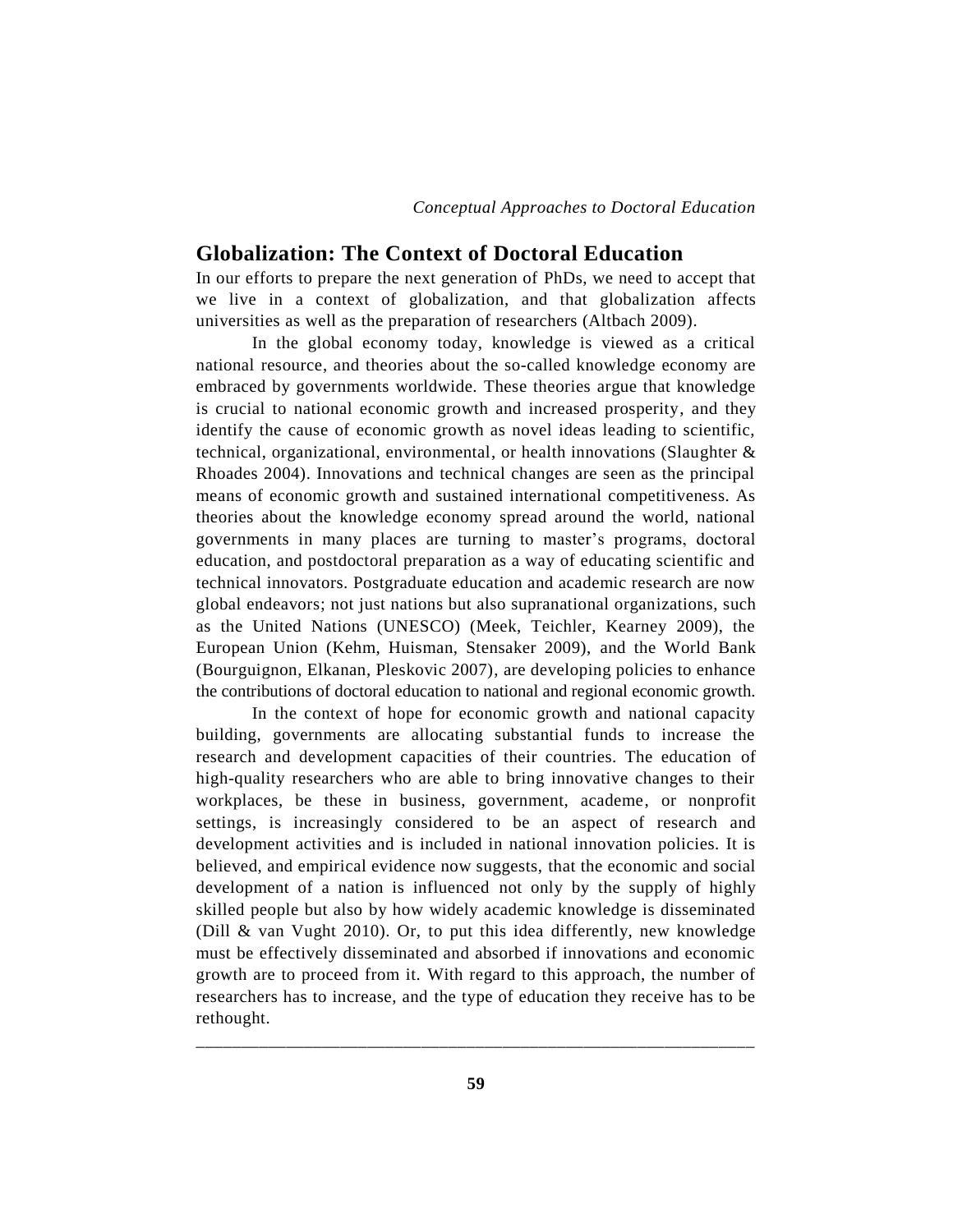## *Effects on Doctoral Education and Postdoctoral Training*

Globalization is having an effect on doctoral education all over the world, as seen in the following developments:

- 1. There has been an increase in PhD production. More women, international doctoral students, part-time students, and older students are pursuing the doctoral degree. The result for doctoral education is that universities now have to educate a more diverse group of researchers.
- 2. Given the new innovation policies, education and research training are increasingly organized according to a problemsolving approach that uses multidisciplinary teams and includes participants from various sectors of society. This introduces into doctoral education a form of knowledge production that has become known as *Mode 2,* by contrast with Mode 1, the traditional way of learning from one master scholar within one discipline (Gibbons et al. 1994). In Mode 2, not only does research operate on the basis of its transdisciplinary application but the process also involves multiple actors (universities, industry, business, and governments—think of the many research triangles, such as Silicon Valley and Stanford University, or the Food Valley around the University of Wageningen in the Netherlands, which focuses on food and healthful living). Knowledge production is becoming more socially accountable and, as a consequence, an emphasis on translational research has emerged (Feldman 2008; Woolf 2008), which means that the research process does not stop at basic research findings but also translates basic findings into applications that respond to societal or business needs.
- 3. New research PhDs are now expected not only to know how to do research but also to be competent writers, speakers, managers, and team members who can communicate research goals and results effectively inside and outside the university. These competences are called professional or transferable skills in North America, and generic skills in the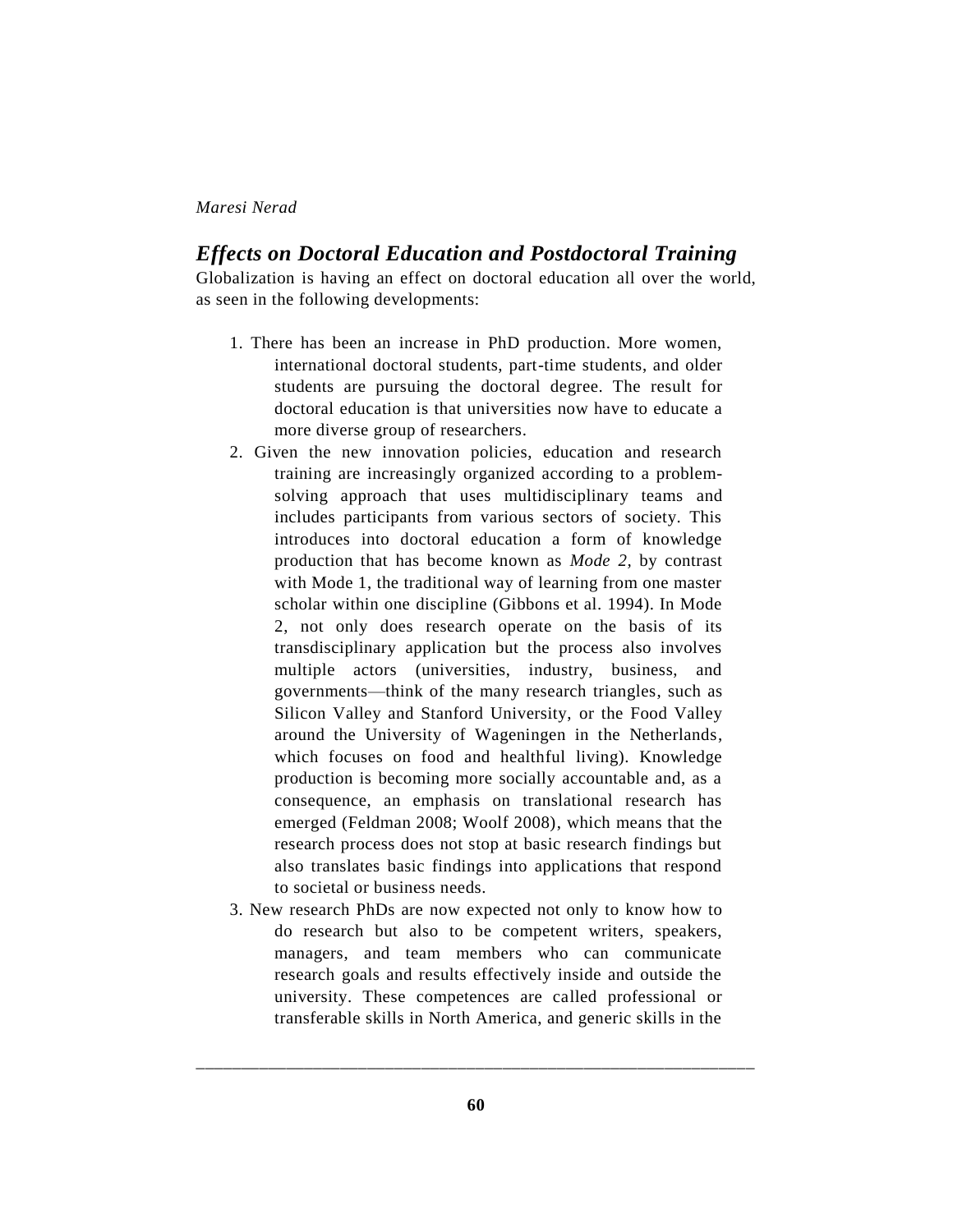United Kingdom and Australia. I call them translational skills, since they are not only transferable from academic to nonacademic settings but also are necessary to the translation of research findings into societal applications. The result for research education is that the preparation of doctoral and postdoctoral candidates (early-career researchers, or ECRs) needs to impart many more competencies than the traditional academic ones (Harman 2008; Manathunga 2009; Nerad 2004).

- 4. There is a worldwide increase in the standardization of doctoral education. Many universities offer more structured programs with clear, selective admission criteria, transparent benchmarks in the form of exams, and panels of advisors, to name just a few trends (Nerad & Heggelund 2008). Standardization in these areas allows for greater mobility among researchers both during and after their education.
- 5. Another effect of governments' and private funders' greater investments in higher education is greater accountability. As a result, new researchers need to have good projectmanagement skills, including the ability to manage people and budgets and demonstrate effective use of funds.
- 6. Communication across vast regions, spurred by technological innovation, has become easier, faster, and more widespread. As a result, scholarly networks are flourishing and are actively supported by governmental agencies (research councils, for example) and by international parties such as UNESCO, the World Bank, and the European Union. Researchers need to learn to work in international teams.
- 7. Higher education is responding to market forces faster than ever before, and this development places additional competitive pressure on the research enterprise (Nerad 2010).
- 8. Higher education, having become commercial, generates revenue. The academic degree has become a commodity that has value beyond pure knowledge production. This means that there is worldwide competition, at least among those states that permit collection of fees, for doctoral students as a source of revenue.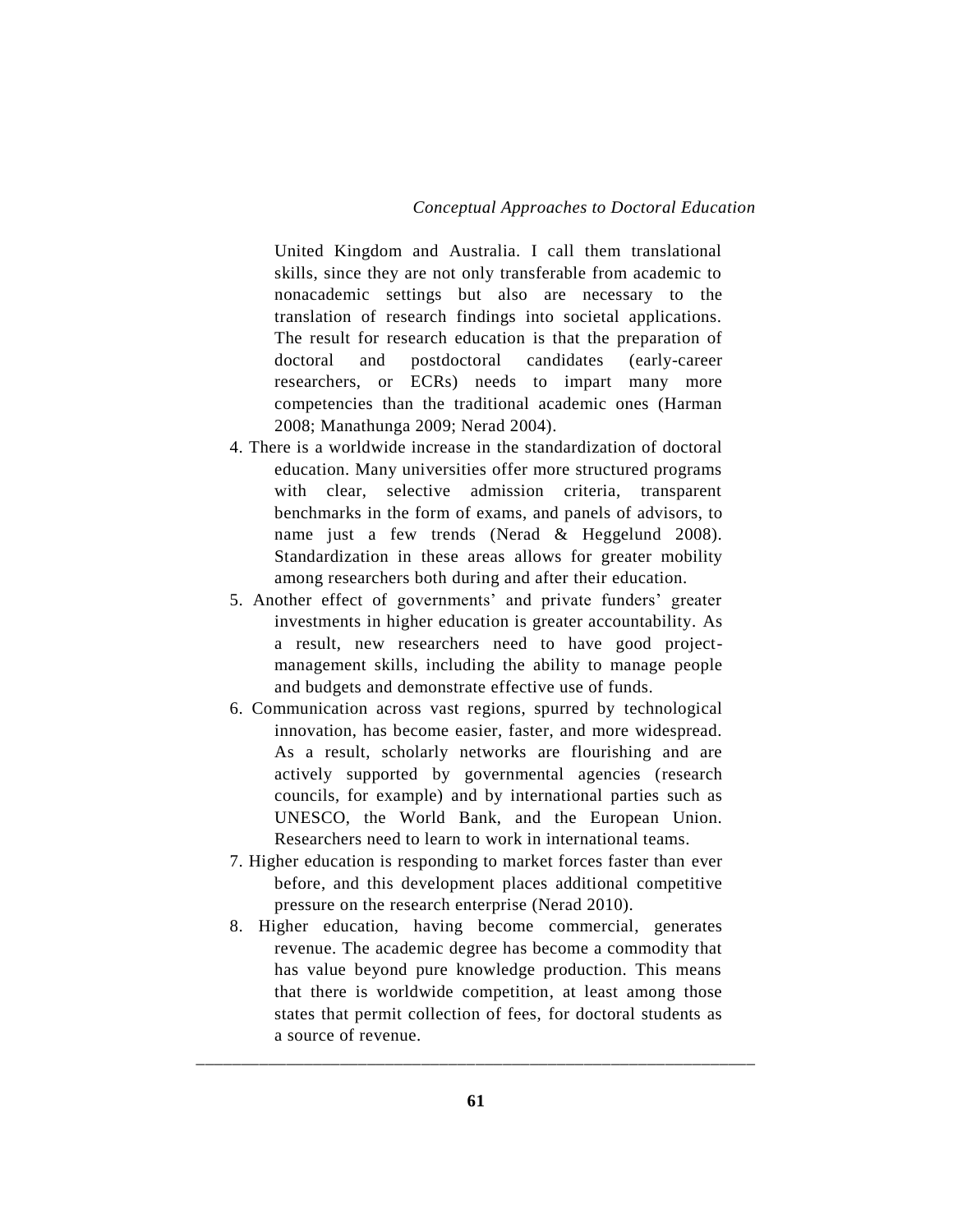National governments have responded to these developments in doctoral education. They have established research training schemes, invited industrial participation in national efforts to evaluate the PhD, established doctoral "sandwich" programs that exchange doctoral candidates as well as professors, and established major national grants that foster innovation, interdisciplinarity, and theme orientation in doctoral programs.

Governments, eager to attract investment in the new industries and homegrown Silicon Valleys that they hope will emerge from research findings, also cite the number of their academic institutions listed among the top one or two hundred world-class universities in the Shanghai Jiang Tong University rankings or in the rankings of the *London Times* educational supplement (Salmi 2009). Thus governments are speculating that world-class research universities will transfer knowledge to local organizations, and especially to industry.

# *Particular Challenges of Globalization*

Do these developments present challenges for doctoral education? Of course. English has become the lingua franca of scholarship, and many scholarly journals are in English, and this fact entails one clear set of challenges. In addition, because universities all over the world want and need to prepare their domestic students for participation in the international scholarly community, and because these universities want to attract international students, universities everywhere are now offering doctoral education in English—an advantage to a country's PhD students that simultaneously has the effect of creating even further distance between science and research, on the one hand, and local populations, on the other.

For some countries, the internationalization of doctoral training represents "brain drain"; for others, "brain gain." From a longer-term perspective, this phenomenon is spoken of in terms of "brain circulation" as students return to their home countries, perhaps after a decade abroad, particularly when the home country's economic situation has improved or when it becomes possible to build scientific collaborations at home.

## **The New Competencies: Toward a Common Definition**

We have seen that more competencies are being demanded from the next generation of researchers. Can we find agreement on what these competencies are?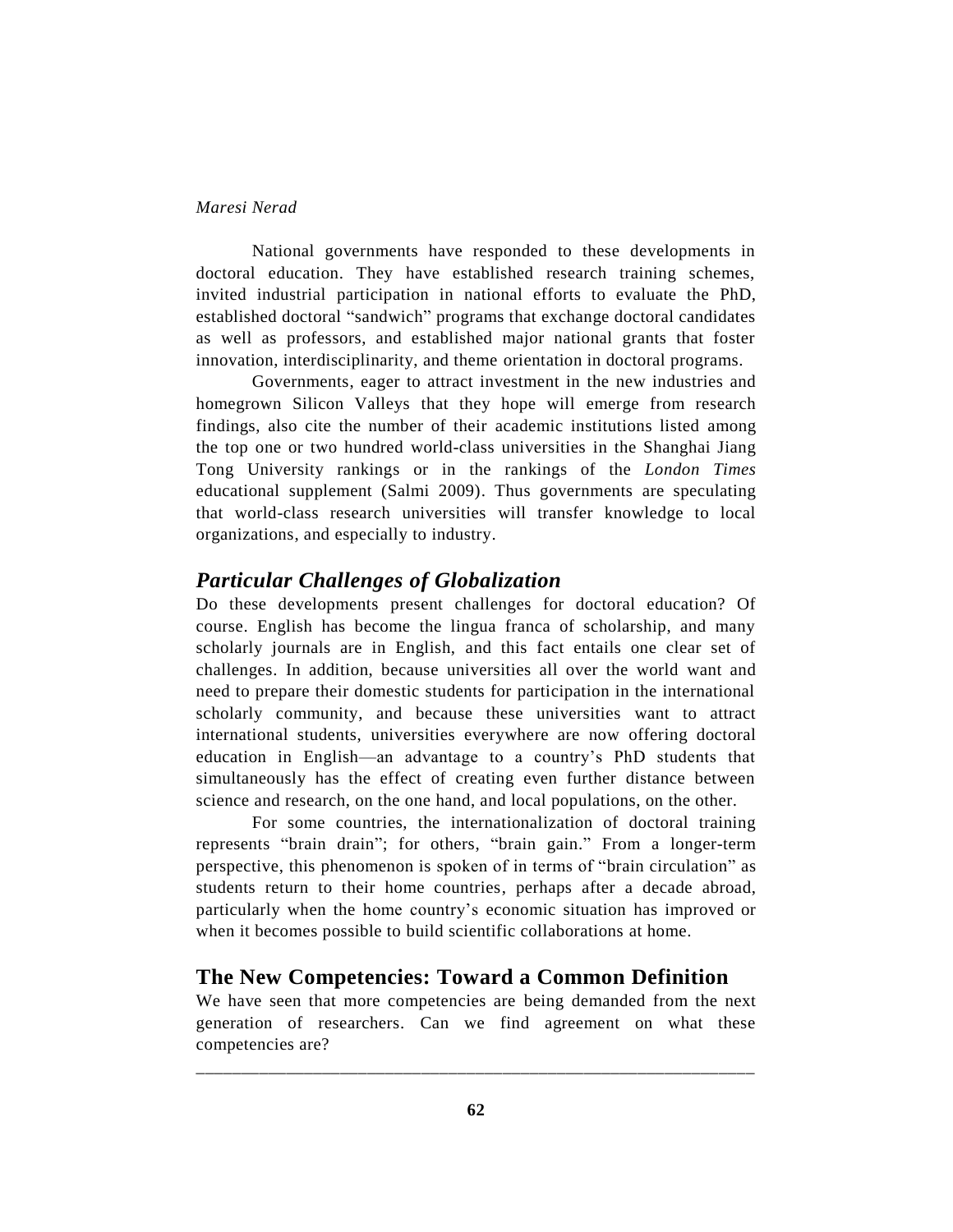A group of experts from the Forces and Forms of Change in Doctoral Education Worldwide Network, organized and coordinated by the Center for Innovation and Research in Graduate Education (CIRGE, www.cirge.washington.edu), which I founded and direct, investigated this question and found agreement on three points (Bernstein et al. n.d.):

- 1. The holder of a research doctorate must contribute to knowledge through original research.
- 2. The holder of a research doctorate must have substantial knowledge in his or her area of study.
- 3. Training for the research doctorate should include the development of transferable and translational competencies.

Or, to state these ideas differently, the holder of a research PhD must have the following skills and competencies:

- 1. *Traditional skills and competencies.* These skills and competencies include in-depth knowledge of the researcher's field, knowledge about the development of conceptual frameworks and research designs, knowledge about the application of appropriate research methods, and skill in writing about and publishing research findings. Also important here are critical thinking, analysis, synthesis, research integrity, and ethical conduct of research.
- 2. *Professional competencies.* As mentioned earlier, the next generation of researchers will need to be able to communicate complex research findings to diverse audiences; work in multi-, trans-, or interdisciplinary teams; write grants; apply knowledge in commercially viable, socially responsible ways; manage people and budgets; and take on leadership roles in complex organizations (Bartelse & Huisman 2008; Nerad 2008; Bernstein et al. n.d.).
- 3. *Cultural competencies.* The next generation of researchers will need competencies that are pertinent to effective collaboration in international teams dedicated to solving societal problems in multinational settings.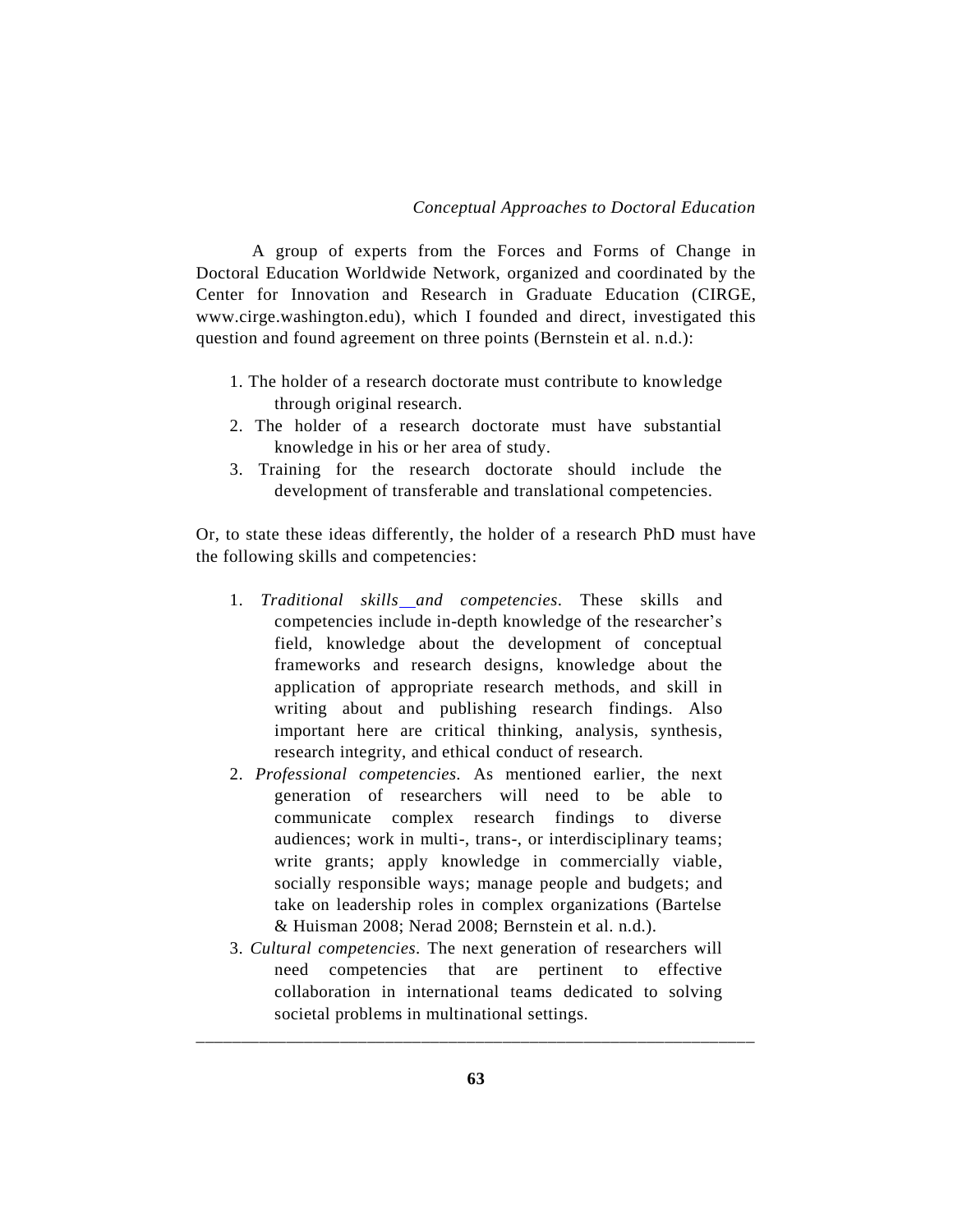#### **Major Conceptual Approaches to Doctoral Education**

How will we turn doctoral candidates into independent researchers who possess these three sets of competencies? We will need to link these competencies with doctoral education's approaches to learning.

# *The Apprenticeship Model: A One-to-One Approach*

The oldest and most widely accepted approach to doctoral training is the apprenticeship model, which a recent Carnegie study called the "signature pedagogy" of PhD education (Walker et al. 2008). In this model, teaching and learning take place in a one-to-one arrangement between a doctoral candidate and a professor. In other words, a master passes knowledge on to an apprentice. But is the master always available? And is the master necessarily the person who knows the most about passing on the additional competencies that will be needed by the next generation of researchers?

# *Professional Socialization: A Top-Down Approach*

In the developmental model of professional socialization, the PhD candidate moves in stages from being a knowledge consumer to becoming a knowledge producer, from the status of novice to that of junior colleague (Bieber & Worley 2006). This is the process by which the student learns and adopts the values, skills, attitudes, norms, culture, and knowledge of a discipline (Merton 1957; Van Maanen 1976; Tierney 1996; Tinto 1997; Weidman & Stein 2003). The model of professional socialization is criticized as a top-down, rigid approach that sees the doctoral candidate as an empty vessel into which information is poured, regardless of who the candidate is and regardless of what the candidate brings to the process (see Flores 2011). This model also ignores the larger environmental context in which doctoral education takes place.

# *The Community of Practice: An Approach That Widens the Perspective*

In the late 1980s, scholars like Resnick (1987) and Lave and Wenger (1988) challenged the assumption that learning is an individualized process, independent of context. They proposed a theory of situated learning, one that viewed learning as a function of the activity, context, and culture in which learning is situated (Lave 1988). They found that newcomers became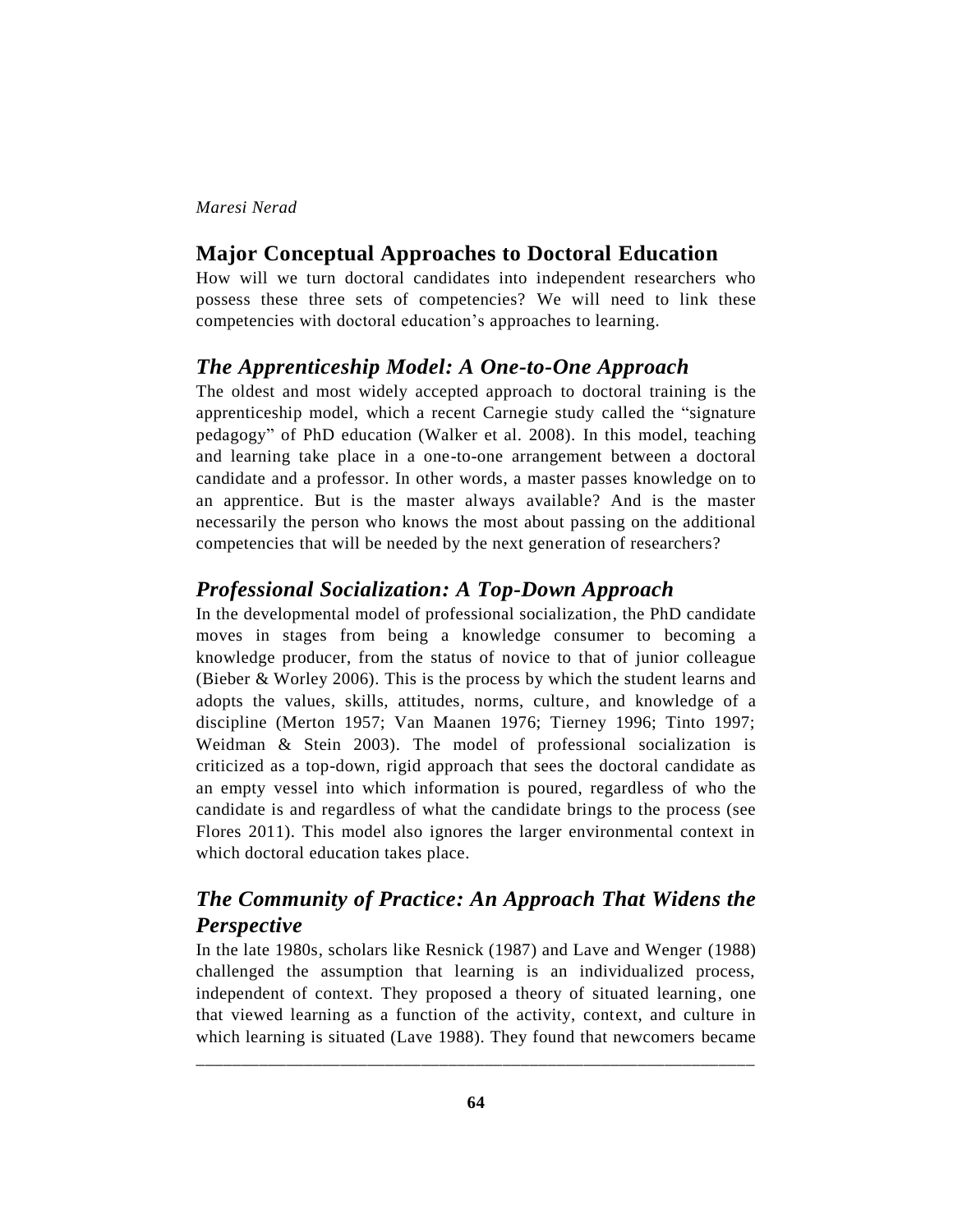integrated into a "community of practice" by acquiring knowledge and skills from experts through participation in everyday activities. The new participants gradually moved from the periphery to the center of the community, as shown by their taking on more complex tasks and assuming greater responsibility for outcomes.

# *Mentoring: The Panacea?*

Professors' mentoring of their doctoral candidates seems to have become the remedy for all the ills of doctoral education, at least in the United States, the United Kingdom, and Australia. If professors would just be better mentors, the reasoning goes, all the problems would disappear. This is an individualistic approach, and it puts the entire burden of a candidate's doctoral education and preparation on the shoulders of one person. It is wonderful, of course, when professors improve as mentors, but in today's world, with so many competing demands on professors, we cannot afford to rely exclusively on this approach.

# **The "Global Village" Approach to Doctoral Education**

Effective preparation of the next generation of researchers will require coordinated efforts at many levels among universities, national and international funding agencies, and learning communities. In other words, to ensure that future researchers are trained for tomorrow's tasks, we need to combine the work of imparting traditional, professional, and cultural competencies with the use of conceptual learning models that encompass the entire learning context, including its various learning communities. This is what I call the "global village" approach. It spans five levels of learning communities, all operating with different learning models and in different learning environments:

- 1. At the *grassroots* level, by way of the apprenticeship model, professors pass traditional academic research skills on to PhD candidates. This type of preparation takes place in seminars or in weekly lab meetings, during advising hours.
- 2. At the *departmental* level—within an institute, or in a laboratory that forms the setting for a community of practice—the professional competencies pertaining to a discipline are taught by way of programs and professional development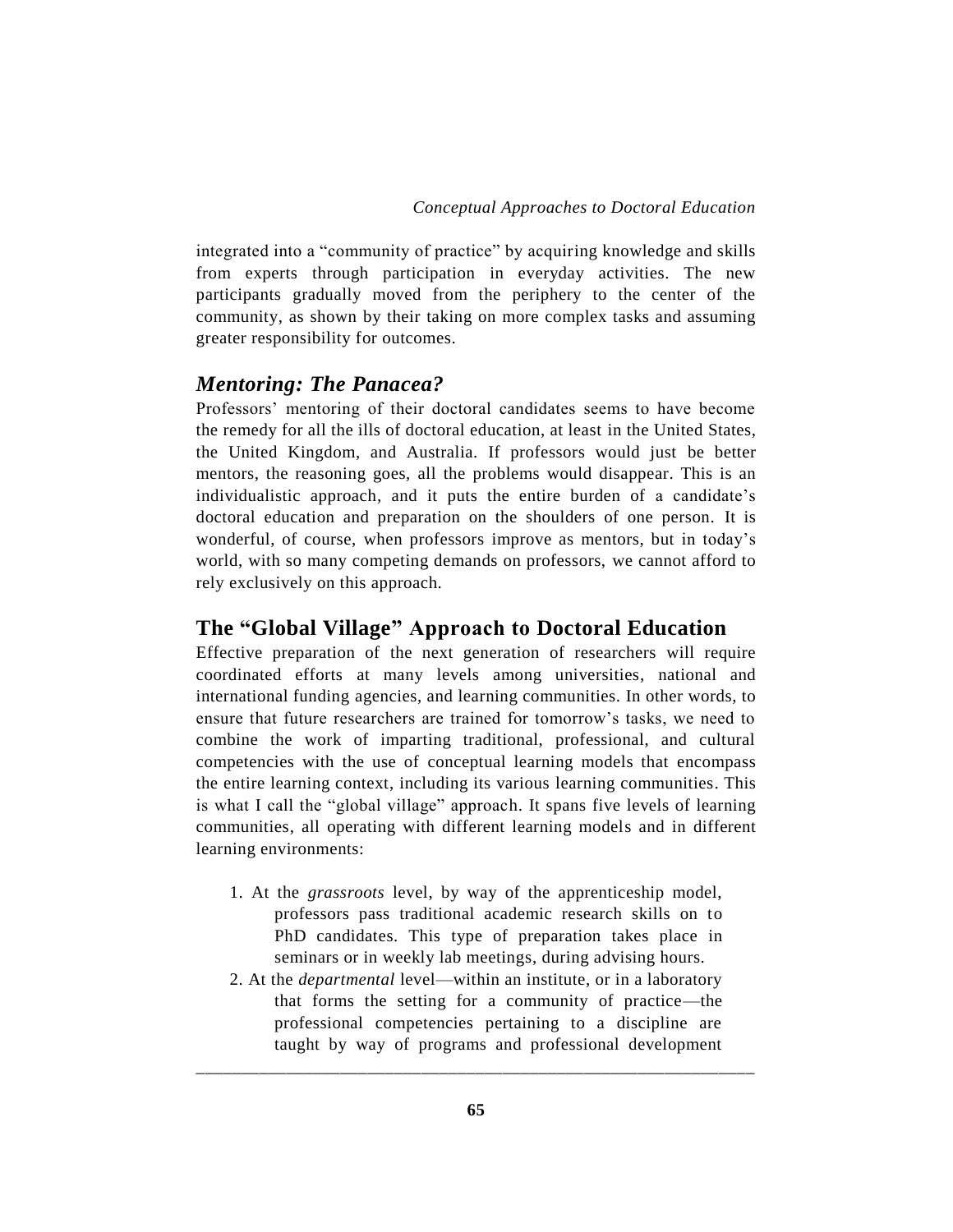workshops as well as through social community-building activities. In these ways, novice researchers have opportunities to become junior colleagues.

- 3. At the level of *formal and informal activities,* by way of cohortbased models, PhD candidates come together with their fellow students—their peers, or learning partners—both to provide emotional support and to share specific content knowledge as well as advice regarding one another's studies. In this model, the institution or academic program is organized around a group of students who enter the program at the same time, get to know each other, and move together along a similar path. Thus the students in a cohort learn from one another's different types and levels of expertise, study new subjects together, and form study groups outside the official program (Flores & Nerad 2012). The creation of a shared workspace for doctoral students at a university facilitates many forms of informal learning whereby students exchange information about resources, prepare together for exams, and help each other develop and pursue their research. This type of peer-to-peer learning is distinct from faculty-to-student learning. It takes a horizontal rather than top-down approach and has its basis in reciprocity. When students are interacting, they are like colleagues who learn from each other—a model that Flores and Nerad (2012) conceptualize as a *learning partnership* approach.
- 4. At the level of the *central graduate school,* in the typical US model, PhD students learn to teach. They also attend workshops to acquire the skills of professional researchers, and they have opportunities to benefit from the developmental offerings of career centers. Graduate schools also provide training in intercultural awareness to earlycareer researchers before they leave their home countries and to international scholars when they arrive in their host countries. This is also the level where postdoctoral networks are created and fostered.
- 5. At the level of the *global village*—encompassing national academic meetings, international conferences and \_\_\_\_\_\_\_\_\_\_\_\_\_\_\_\_\_\_\_\_\_\_\_\_\_\_\_\_\_\_\_\_\_\_\_\_\_\_\_\_\_\_\_\_\_\_\_\_\_\_\_\_\_\_\_\_\_\_\_\_\_\_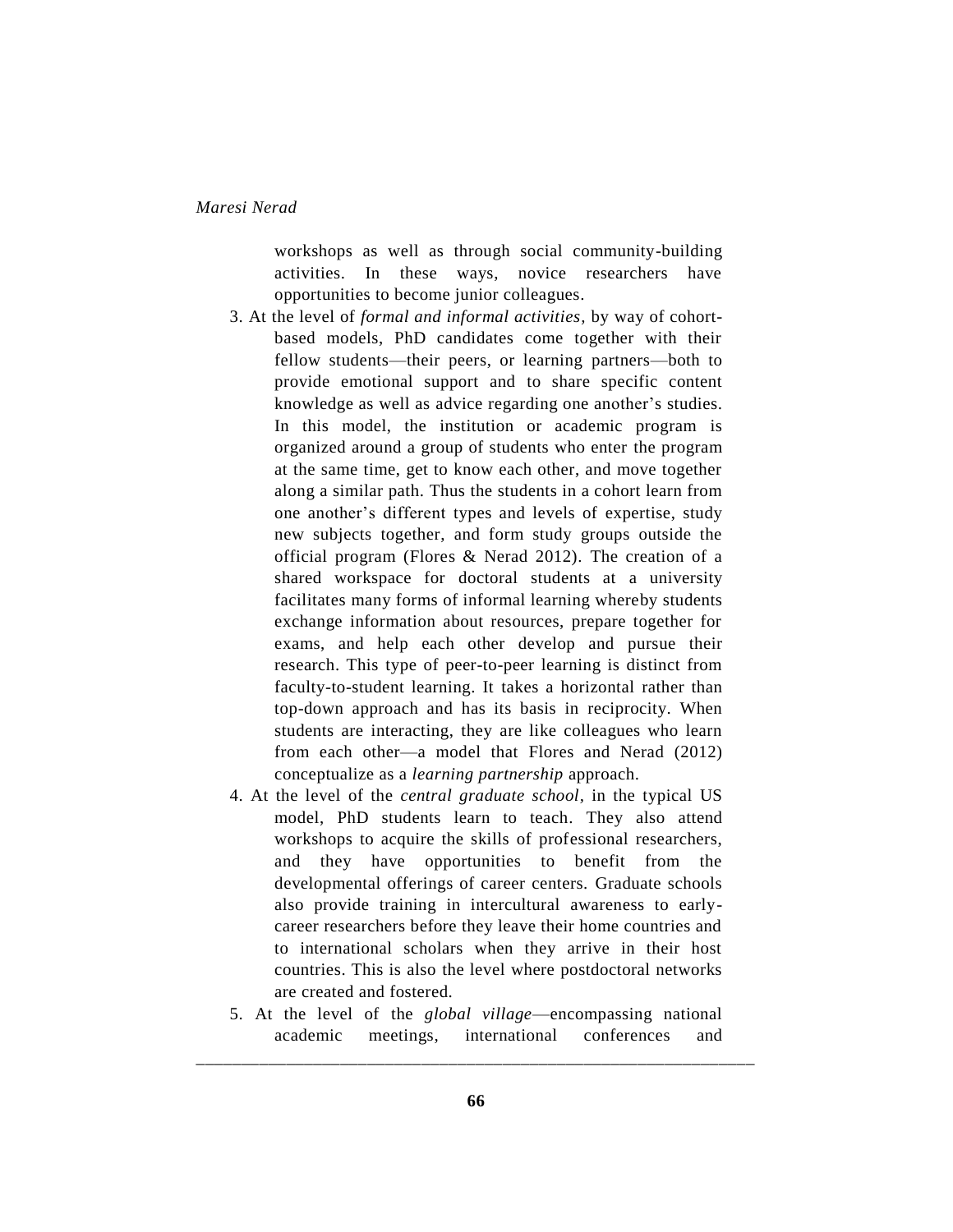collaborations, joint degree programs, and other activities and arrangements that require coordinated effort both within and beyond the boundaries of a single academic institution doctoral students acquire professional socialization and additional discipline-specific values and traditions. As they participate in professional gatherings and interact with researchers from different countries, they also acquire cultural competencies.

For examples of the "global village" approach in action, we need look no farther than the United States, Germany, Australia, the Netherlands, and the European Union (through its Madame Curie program for Initial Training Networks), where governments have sponsored multiyear grants requiring innovative, interdisciplinary, theme-oriented doctoral education that purposefully structures the learning process within a multitude of learning communities that apply a variety of learning approaches. In the United States, these initiatives are administered through the Integrated Graduate Education Research Training (IGERT) program or, with even more international emphasis, the Partnership for International Research and Education (PIRE) program and are funded by the National Science Foundation or by equivalent programs of the National Institutes of Health. In Germany, *Graduiertenkollegs* are funded by the German Research Council, and under the German Excellence Initiative there has also been special emphasis on and funding support since 2005 for an umbrella graduate school. In Australia, where these governmental initiatives are called Collaborative Research Centers (Nerad 2010; Harman 2008; Manathunga & Pitt 2009; Kehm 2008), the funded programs are required to give doctoral students opportunities for networking with professionals in their fields who work outside academia and to ensure that PhD candidates acquire the necessary professional skills (such as working and communicating in interdisciplinary teams, learning team approaches to teaching, and writing and managing grants). In addition, because funding for these programs is tied to how much emphasis they place on the learning environment and to how well they build learning communities, the programs increasingly incorporate collaboration with peers from other countries.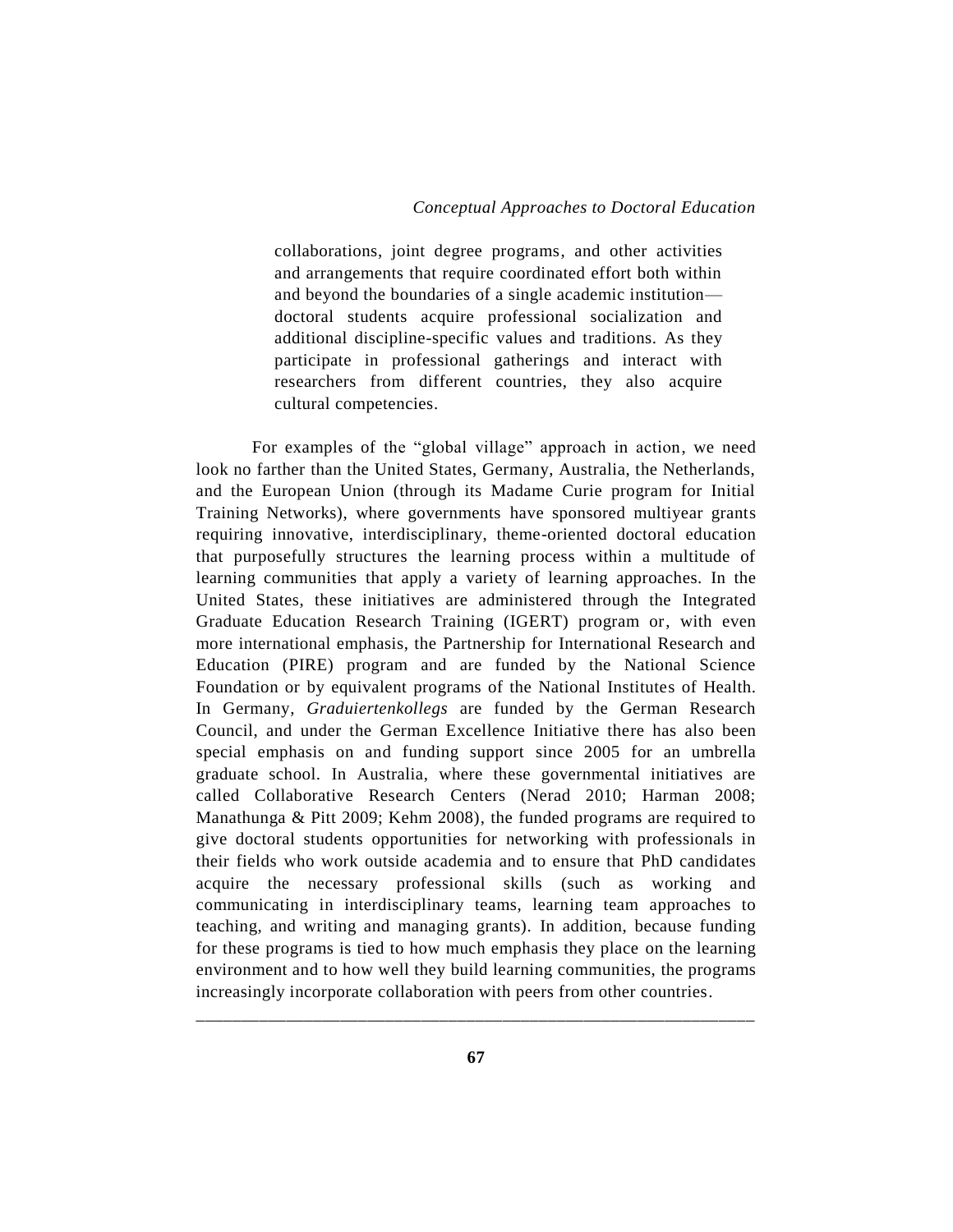#### **Conclusion**

Because researchers are increasingly required to cross disciplinary, national, institutional, and cultural boundaries, doctoral education must take place in multiple environments, and within a number of learning communities. This type of expanded doctoral education must be structured in such a way that the doctoral student comes to join a community of practice, which may include the traditional apprenticeship approach, department-level activities for professional socialization, formal and informal partnerships for peer learning, skills-oriented workshops in central (post)graduate schools, and learning acquired by way of national and international conferences and multicultural learning communities. The "global village" approach to doctoral education will give the next generation of PhD students greater opportunities than earlier generations enjoyed to acquire academic, professional, and cultural competencies, and to succeed in taking on the type of intellectually challenging research that can lead to societal transformation (Nerad & Rudd 2009).

Until now, the typical PhD program has prepared the doctoral student for nothing more than research and writing as a lonely scholar in a purely disciplinary context, but that type of preparation is no longer adequate for many research careers (Nerad et al. 2008). As graduate educators, we need to accept the idea that it takes more than a single professor or mentor to develop a competent researcher. It takes a global village.

# **References**

- Altbach, P 2009. Chapter 2. Globalization and Internationalization; Chapter 13. Future Trends. In Altbach, P, L Reisberg, L Rumbley (eds): *Trends in Global Higher Education: Tracking an Academic Revolution.* Chestnut Hill: Boston College, Center for International Higher Education.
- Bartelse, J & J Huisman 2008. The Bologna Process. Nerad, M & M Heggelund (eds): *Toward A Global PhD? Forces and Forms in Doctoral Education Worldwide.* Seattle: University of Washington.
- Bernstein, B et al. n.d. The Continued Revolution of the Research Doctorate. In Nerad, M & B Evans (eds): *Globalizing Forces and the Evolving PhD.* Rotterdam: Sense Publishers.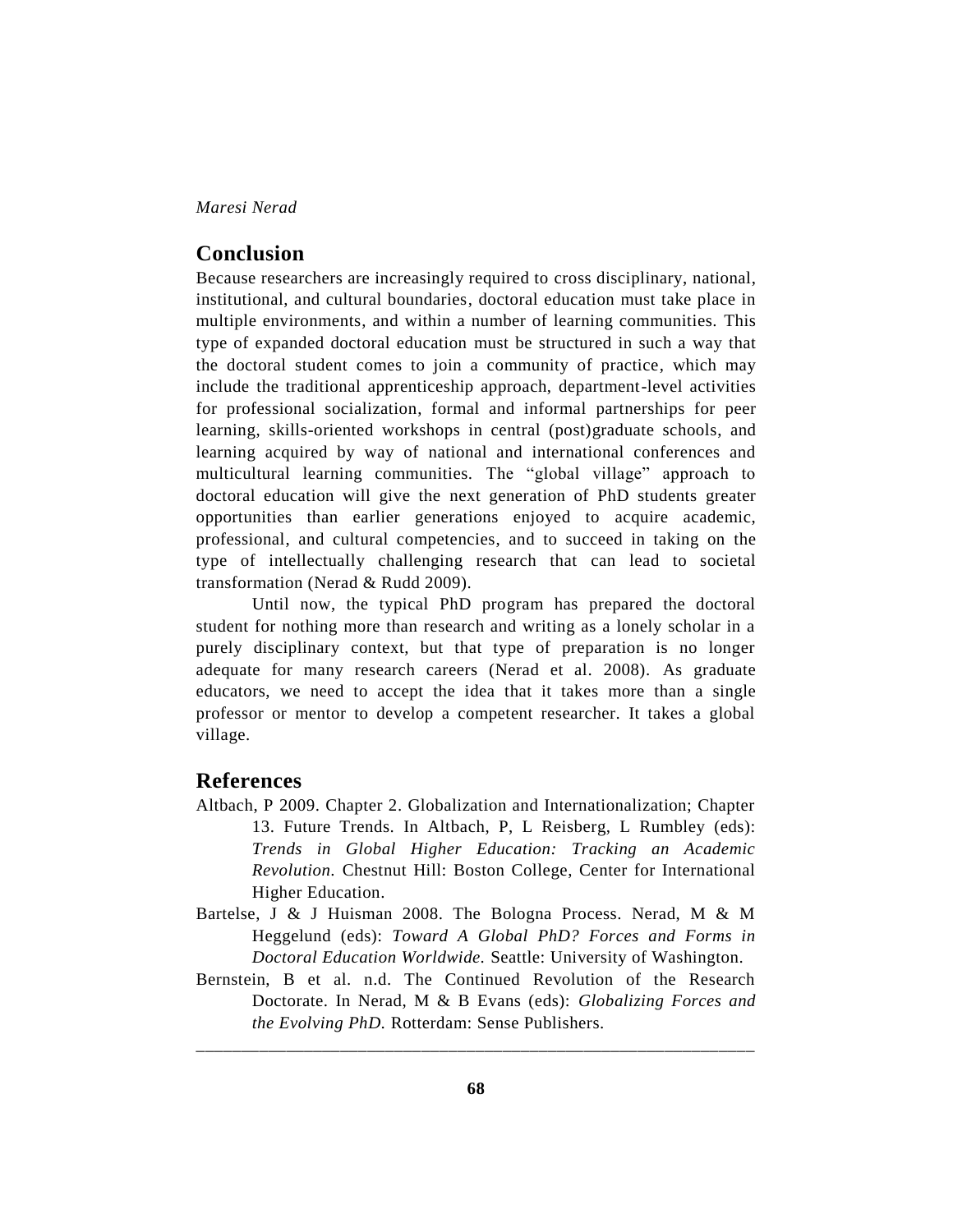- Bieber, JP & LK Worley 2006. Conceptualizing the Academic Life: Graduate Students' Perspectives. *Journal of Higher Education* 77,6: 1009–1035.
- Dill, DD & FA van Vught 2010. *National Innovation and the Academic Research Enterprise: Public Policy in Global Perspective.* Baltimore: Johns Hopkins University Press.
- Feldman, A 2008. Does Academic Culture Support Translational Research? *CTS: Clinical and Translational Sciences* 1,2: 87–88. Available at: http://ccts.uth.tmc.edu/what-is-translational-research.
- Flores, E 2011. Becoming a Researcher: A Qualitative Study of the Apprenticeship Model in Doctoral Education, unpublished dissertation, University of Washington, Seattle.
- Flores, E & M Nerad 2012. Peers in Doctoral Education: Unrecognized Partners. *New Directions for Higher Education* 157, Spring: 73–83.
- Gibbons, M, C Limoges, S Schwartzman & M Trow 1994. *The New Production of Knowledge: The Dynamics of Science and Research in Contemporary Societies.* London: Sage.
- Harman, KM 2008. Challenging Traditional Research Training Culture: Industry Oriented Doctoral Programs in Australian Cooperative Research Centres. In Välimaa, J & O-H Ylijoki (eds): *Cultural Perspectives on Higher Education.* Springer Books. Available at: http://www.springer. com/social+sciences/book/978-1-4020-6603-0.
- Kehm, B 2008. Germany. In Huisman J & B Stensaker (eds): *The European Higher Education Area: Perspective on a Moving Target.* Rotterdam: Sense Publishers.
- Lave, J 1988. *Cognition in Practice: Mind, Mathematics, and Culture in Everyday Life.* Cambridge: Cambridge University Press.
- Lave, J & E Wenger 1991. *Situated Learning: Legitimate Peripheral Participation.* Cambridge: Cambridge University Press.
- Manathunga, C, R Pitt et al. 2009. Research Students' Graduate Attribute Development: Cooperative Research Centre (CRC) Graduate Perceptions and Employment Outcomes. *Assessment and Evaluation in Higher Education* 34,1: 12.
- Meek, VL, U Teichler & M-L Keraney 2009. *Higher Education, Research and Innovation: Changing Dynamics.* Report on UNESCO Forum on Higher Education, Research and Knowledge 2001–2009. Kassel, Germany: International Center for higher Education and Research.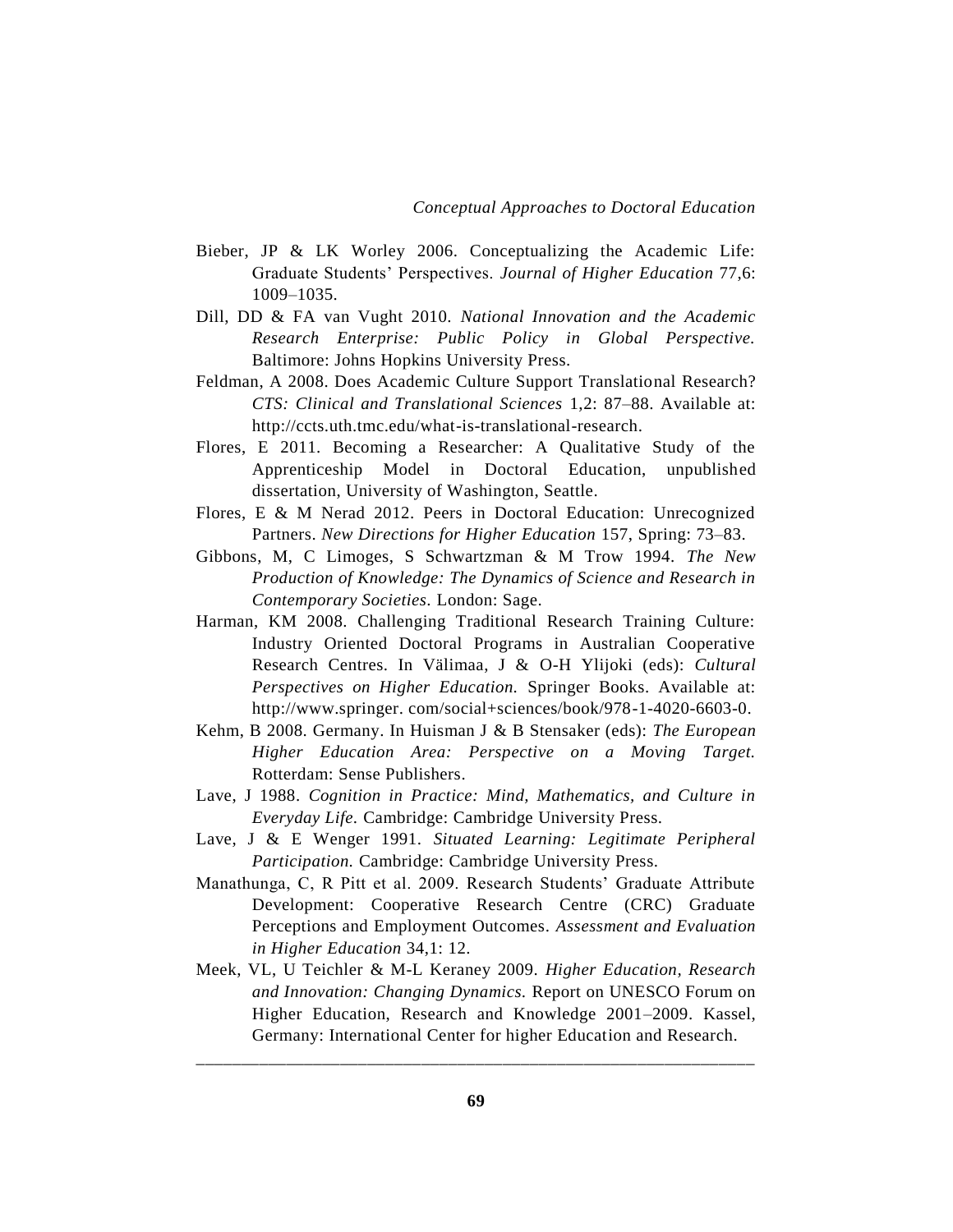- Merton, RK 1957. *Social Theory and Social Structure.* New York: Free Press.
- Morrison, R, E Rudd & M Nerad 2011. Early Career of Recent US Social Science PhDs. *Learning and Teaching: The International Journal of Higher Education in the Social Sciences* 4,2, Summer: 6–29.
- Morrison, E, E Rudd, J Picciano & M Nerad 2010. "Are You Satisfied?" PhD Education and Faculty Taste for Prestige-Limits of the Prestige Value System. *Research in Higher Education* 52,1.
- Nerad, M 2010. Globalization and the Internationalization of Graduate Education: A Macro and Micro View. *Canadian Journal of Higher Education* 40,1: 1–12.
- Nerad, M 2009. Confronting Common Assumptions: Designing Future-Oriented Doctoral Education. In Ehrenberg, R (ed): *Doctoral Education and the Faculty of the Future.* Ithaca, NY: Cornell University Press.
- Nerad, M 2008. Doctoral Education in the US. In Nerad, M & M Heggelund (eds): *Toward a Global PhD? Forces and Forms in Doctoral Education Worldwide.* Seattle: University of Washington Press.
- Nerad, M 2004. The PhD in the US: Criticism, Facts, and Remedies. *Higher Education Policy* 17: 183–199.
- Nerad, M 2003. *On the Road from Science Graduate Study to Career in Science: Postdocs within the "PhDs—Ten Years Later Study."* Commission on Professionals in Science and Technology (CPST), online publication, January.
- Nerad, M 1995. University of California, Berkeley: Beyond Traditional Modes of Mentoring. In Gaffney, Nancy A (ed): *A Conversation about Mentoring: Trends and Models.* Washington. DC: The Council of Graduate Schools.
- Nerad, M & J Cerny 2002. Postdoctoral Appointments and Employment Patterns of Science and Engineering Doctoral Recipients Ten-Plus Years after PhD Completion: Selected Results from the "PhDs—Ten Years Later Study." *Communicator* 35,7, August–September: 1–4.
- Nerad, M & J Cerny 1999. Postdoctoral Patterns, Career Advancement, and Problems. *Science* 285: 1533–1535.
- Nerad, M & M Heggelund 2008. *Toward A Global PhD? Forces and Forms in Doctoral Education Worldwide*. Seattle: University of Washington Press.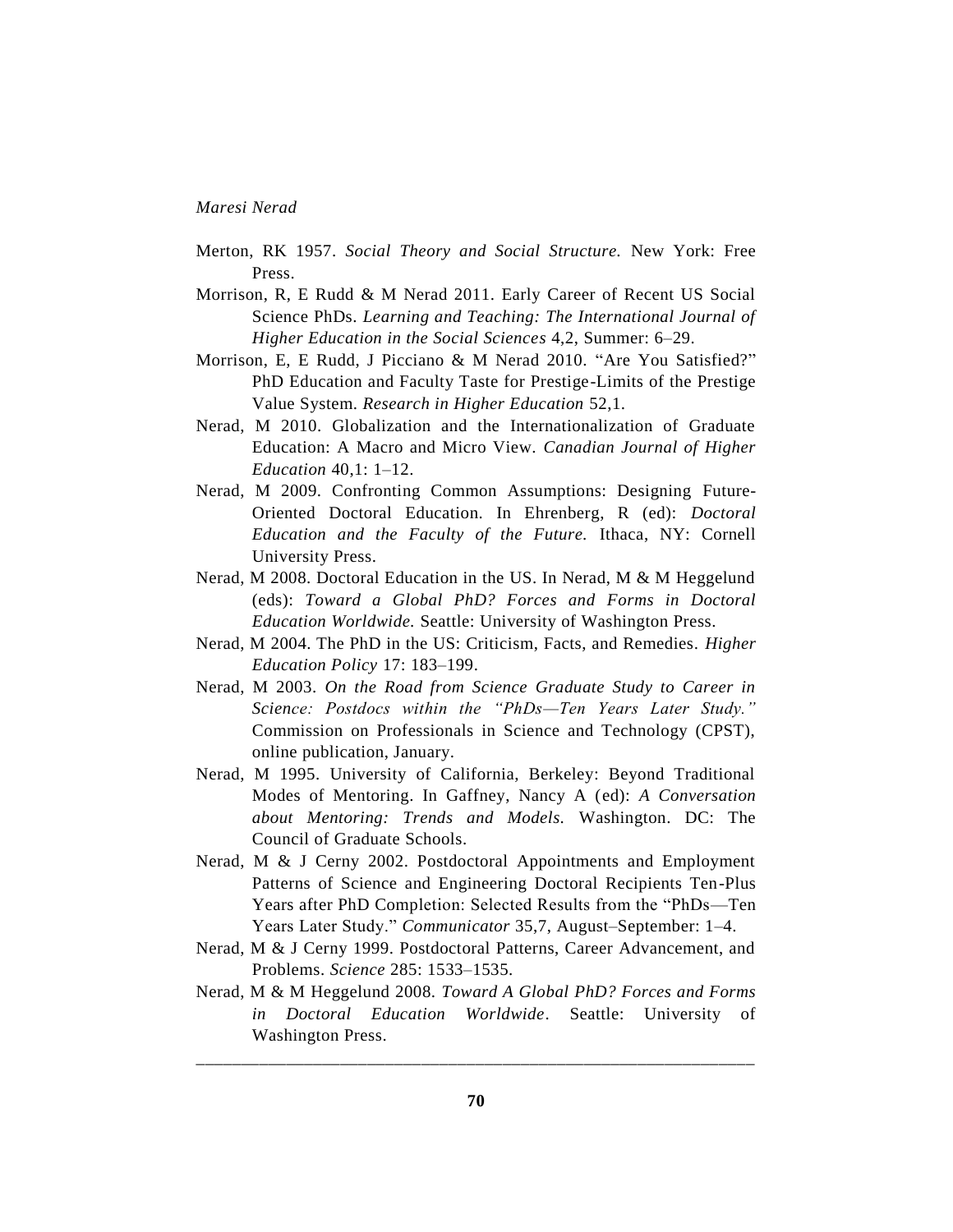- Nerad, M & E Rudd 2009. *The Policy Potential of Innovation and Internationalization in Doctoral Education: Recommendations for Equity, Diversity, and Innovation Policy Recommendations.* Recommendations from Forces and Forms of Change in Doctoral Education Worldwide Network. Kassel 2009 International Research Synthesis Workshop organized by the Center for Innovation and Research in Graduate Education (CIRGE). Available at: http://depts.washington.edu/cirgeweb/c/global-network/forces-andforms-iii/policy-recommendations-and-future-research/.
- Nerad, M, E Rudd, E Morrison & J Picciano 2007. *Social Science PhDs— Five+ Year s Out. A National Survey of PhDs in Six Fields. Highlights Report.* Seattle, WA: CIRGE. Available at: www.cirge.washington.edu.
- Nerad, M & T Tryzna 2008. Conclusion. In Nerad, M & M Heggelund (eds): *Toward a Global PhD? Forces and Forms in Doctoral Education Worldwide.* Seattle: University of Washington Press.
- Resnick, LB 1987. The 1987 Presidential Address: Learning in School and Out. *Educational Researcher* 16,9: 13–20.
- Roberts Review 2002. *Set for Success: The Supply of People with Science, Engineering and Technology Skills.* London: UK Government Department of Trade and Industry and Department of Education and Skills.
- Rudd, E, E Morrison, M Nerad, R Sadrozinski & J Cerny 2008. Equality and Illusion: Gender and Tenure in Art History Careers. *Journal of Marriage and the Family* 70,1: 228–238.
- Rudd, E, M Nerad, M Emory & J Picciano 2008. *CIRGE Spotlight #2 on Doctoral Education: Professional Development for PhD Students: Do they Really Need It? Findings from Social Science PhDs—Five+ Years Out.* Seattle, WA: CIRGE.
- Sadrozinski, R, M Nerad & J Cerny 2003. *Art History PhDs—A Decade Later: Results of a National Survey.* Seattle, WA: CIRGE.
- Salmi, J 2009. *The Challenge of Establishing World-Class Universities.* Washington, D.C.: World Bank.
- Slaughter, S & G Rhoades 2004. *Academic Capitalism and the New Economy: Markets, State and Higher Education.* Baltimore: Johns Hopkins University Press.